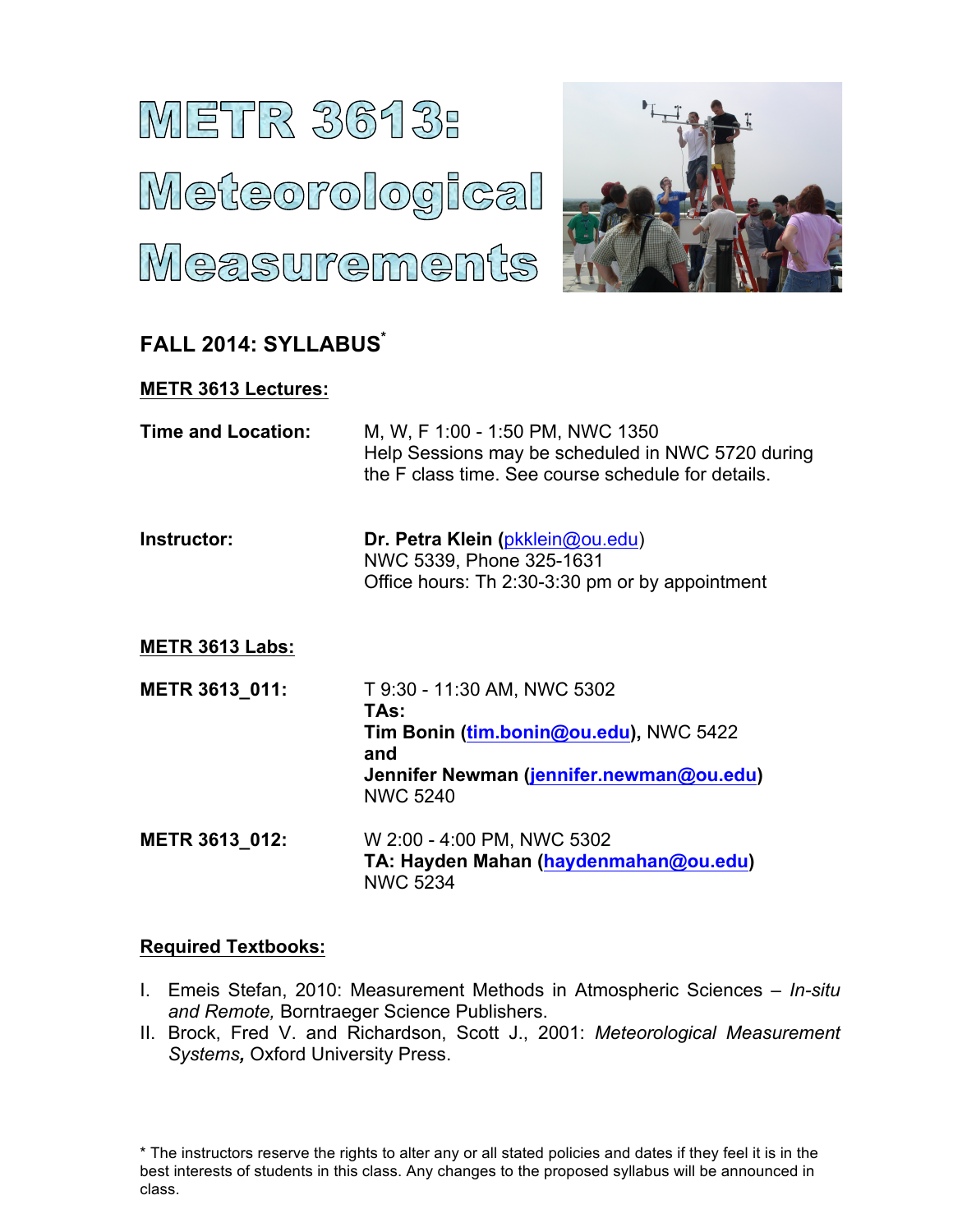#### **Web Sites**

You can find the main web site for this class on the Desire2Learn (D2L) system: https://learn.ou.edu/index.asp. All necessary course materials (lab descriptions, assignments, grades, etc.) and important announcements (e.g., directions to the field-trip sites) will be posted on this site. Please become familiar with this site and check it frequently. **You have to submit all your lab reports and homework solutions to drop boxes on D2L.**

#### **Purpose of this Course:**

No matter what area of meteorology is of special interest to you, measurements of the atmospheric parameters will undoubtedly influence your work. In any area of science, it is our observations of nature that lead to new theories and new understanding. In meteorology, we cannot hope to make a successful weather prediction unless we have sufficient knowledge of the current state of the atmosphere. The maps we use give us a representation of this state. The models we use ingest this initial state and compute a predicted state for the future. Thus, knowledge of the techniques used to obtain these measurements, the possible flaws in the data collected, and the manipulations performed on the data before they are used are essential to any meteorologist, whether a forecaster or a researcher. This course is designed to provide you with this knowledge.

#### **Objective**

The course is designed for meteorology majors. The main objective is to provide you with an understanding of the concepts used in performing careful meteorological measurements and to provide an overview of state-of-the art instruments used for these measurements. We will discuss the limitations of the instruments and identify major causes of errors in measurement output. Furthermore, we will teach to you basic procedures of data analysis and interpretation, and you will learn to work effectively in a team.

#### **Methods**

To facilitate the learning process, this course will use a variety of settings. We will have a mix of **standard classroom lectures; hands-on labs; help sessions followed by homework assignments; and field trips**. Please review the attached schedule carefully as it provides details about the timing of various activities and related deadlines. It is a good practice to bring hard copies of the b/w lecture notes that are posted on D2L to class. This will allow you to easily take notes during the lectures. **It is expected that you review the material covered in class and read the relevant chapters of the textbook even when no formal reading assignments are given in class (unannounced quizzes covering the material from the previous lectures can be expected).**

In order to perform the laboratory experiments successfully and in a timely manner, **it is absolutely necessary that you read the lab description before coming to the lab classes. You need to download the description from Desire2Learn and bring a printed copy to the lab classes. At the beginning of each lab, a quiz will be given to check how well you are prepared to perform the lab exercises. Each quiz will be graded as 10% of the grade corresponding to each lab exercise. If you fail to demonstrate that you are prepared, the lab instructor** 

\* The instructors reserve the rights to alter any or all stated policies and dates if they feel it is in the best interests of students in this class. Any changes to the proposed syllabus will be announced in class.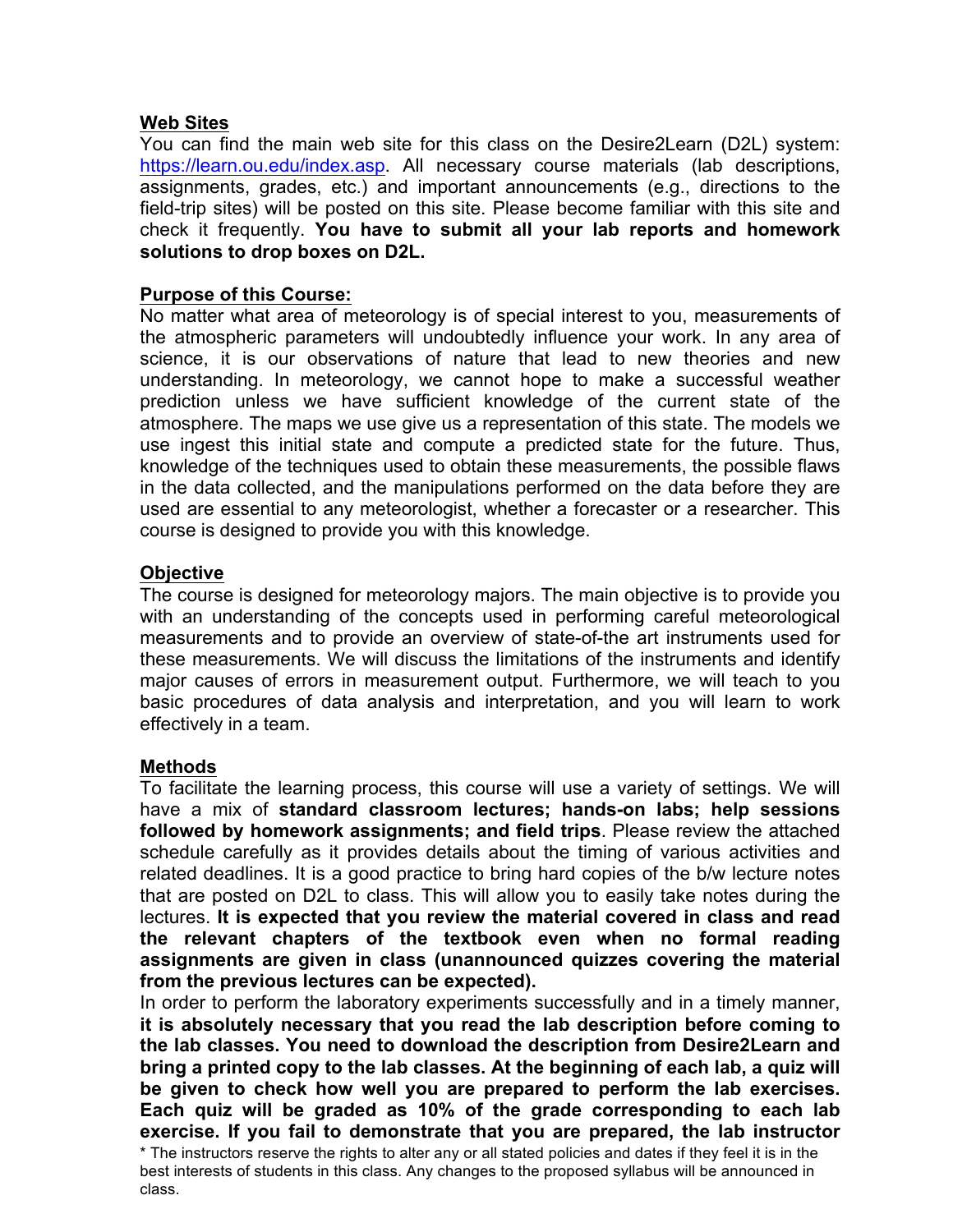**has the right to exclude you from the labs.** Formal lab reports must be submitted 2 weeks after completion of the experiments (see attached schedule for deadlines). An outline and instructions for the lab reports will be handed out and discussed at the beginning of the course and it is very important that you closely follow the instructions. **You are also required to purchase lab books for taking notes during the labs.**

The homework assignments will provide you additional hands-on experience in working with meteorological data. In the design of these assignments, we focus on teaching, some basic data processing, statistical data analysis and data presentation skills using state-of-the-art software. We also put emphasis on demonstrating to you the sensitivity of meteorological data towards instrument and exposure errors. Preceding each homework assignment, important information about the assignments will be given in a help session. Please carefully check the attached schedule for the specific dates of these help sessions and related deadlines for the assignments.

#### **Lab Reports:**

All semester long, you will work on your lab assignments in a team of 3-5 students. The teams will be formed at the beginning of the semester and we expect them to remain unchanged until the end of the semester. It is in your own best interest that you cooperate well with your team members and effectively work together during the lab experiments, and in the analysis and discussion of your results. We also strongly encourage teamwork during the homework assignments. **However, we expect that each student prepares an independent write-up and submits his/her own lab report and homework solution.** Any form of copying text from reports of other students, the laboratory descriptions posted on the web, or any other material publicly available without making references will be treated as plagiarism, and actions will be taken according to the academic misconduct code further described below. See also http://www.ou.edu/provost/integrity/#3 for examples of plagiarism.

#### **Grading and Exams:**

| 5 Lab Assignments, in total:                        | <b>25%</b> |
|-----------------------------------------------------|------------|
| 3 Graded Homework Assignments, in total:            | 15%        |
| Two In-Class Exams (September, November, each 20%): | 40%        |
| Final Comprehensive Exam (December):                | 20%        |

#### **Important Dates**

| 1st Hourly In-Class Exam: | Wednesday, September 24, 2014        |
|---------------------------|--------------------------------------|
| 2nd Hourly In-Class Exam: | Friday, October 31, 2014             |
| Final Exam:               | Wednesday, December 10, 2014, 8-10am |

**For more information on other deadlines see also the detailed schedule, which is posted on D2L.**

<sup>\*</sup> The instructors reserve the rights to alter any or all stated policies and dates if they feel it is in the best interests of students in this class. Any changes to the proposed syllabus will be announced in class.